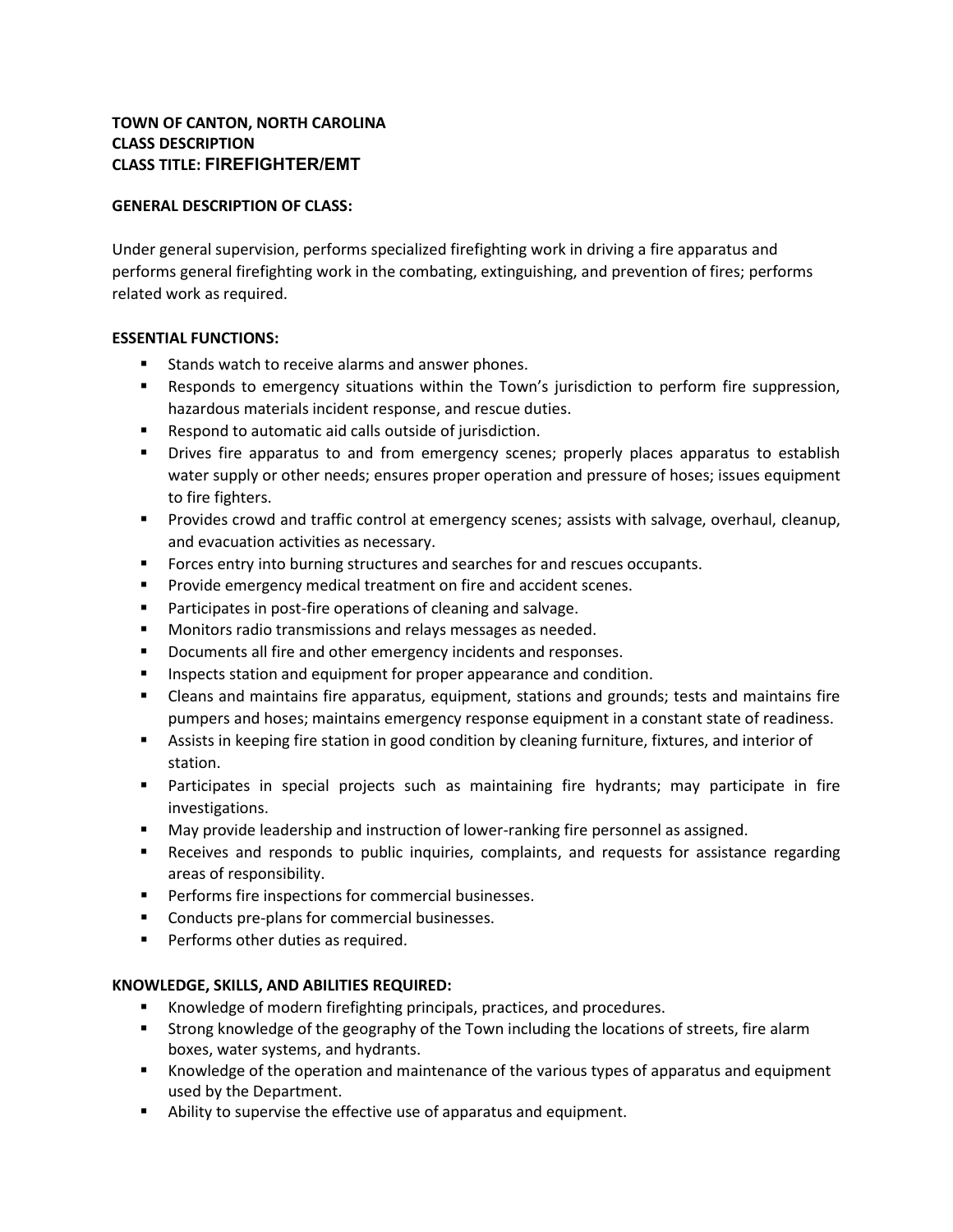- Ability to operate a personal computer, laptop, and tablet with a Windows operating system and Windows Office Suite.
- **E** Ability to operate GIS-based software and common fire inspection software such as Emergency Reporter; ability to adapt to new computer software programs.
- Strong knowledge of emergency medical service techniques.
- **EXECT** Ability to analyze situations correctly and quickly and to adopt effective courses of action with regard to surrounding hazards and circumstances.
- **EXECT** Ability to observe or monitor people's behavior to determine compliance with prescribed operating or safety standards, or to assess patient condition.
- Ability to make life and death decisions during emergency situations.
- **EXECT:** Strong verbal communication skills.
- Ability to prepare fire related reports.
- Ability to meet extreme physical demands of the role.

### **EDUCATION AND EXPERIENCE REQUIRED:**

- **E** High School diploma or GED, supplemented by formal training, special courses or self-education that is equivalent to satisfactory completion of one year of college education or any equivalent combination of training and experience required to perform the essential position functions.
- A two-year Associates degree or two year technical degree is preferable.

### **SPECIAL REQUIREMENTS:**

- Valid North Carolina driver's license.
- NC Certified Firefighter or equivalent.
- **■** EMT certification.

### **WORKING CONDITIONS:**

■ The job may have exposure to bright/dim light, dusts and pollen, extreme heat and/or cold, wet or humid conditions, extreme noise levels, animals/wildlife, fumes and/or noxious odors, traffic, electrical shock, heights, disease/pathogens, toxic/caustic chemicals, explosives, violence.

### **ADA COMPLIANCE**

The Town of Canton is an Equal Opportunity Employer. ADA requires the Town to provide reasonable accommodations to qualified individuals with disabilities. Prospective and current employees are invited to discuss accommodations.

Physical Requirements:

- Move heavy objects (50 pounds or more) long distances (more than 20 feet).
- Ability to work in confined spaces such as attic crawl spaces.
- **■** Ability to tolerate and endure extreme fluctuations in temperature while performingjob duties.
- Work for long periods of time, requiring sustained physical activity and intense concentration.
- Rely on sense of sight, hearing, touch, and smell to help determine the nature of an emergency and make operational decisions.
- Ability to work at heights greater than ten feet.